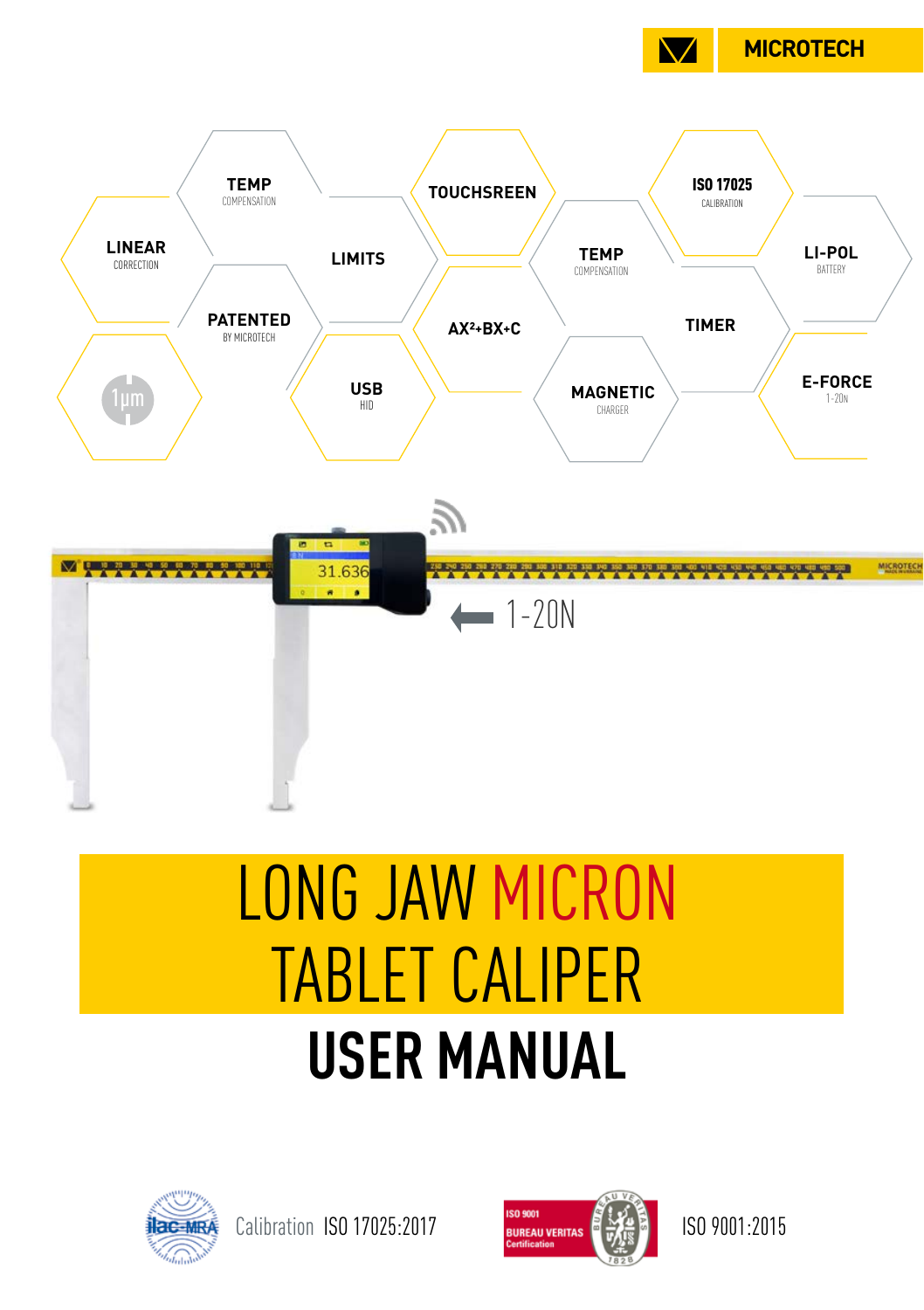## **MICROTECH SPECIFICATION**

| <b>Item No</b>          | Range      |            | <b>Resolution</b> | <b>Jaws</b> | <b>Carbide</b><br>jaws | <b>Accuracy</b> | eForce   | <b>Display</b>                 | <b>Data output</b>  |
|-------------------------|------------|------------|-------------------|-------------|------------------------|-----------------|----------|--------------------------------|---------------------|
|                         | mm         | inch       | mm                | mm          |                        | µm              | N        |                                |                     |
| 141005216<br>141005216C | $0 - 500$  | $0-20$ "   | 0,01              | 100         | $\ddot{}$<br>+         | ±30             | $1 - 20$ | Color 2.4"<br>Touch-<br>screen | <b>WIRELESS+USB</b> |
| 141005217               |            |            | 0,001             |             |                        | ±20             |          |                                |                     |
| 141005226<br>141005226C |            |            | 0,01              | 150         |                        | ±30             |          |                                |                     |
| 141005227               |            |            | 0,001             |             | $\ddot{}$              | ±25             |          |                                |                     |
| 141005256               |            |            | 0.01              | 300         |                        | ±30             |          |                                |                     |
| 141005257               |            |            | 0,001             |             |                        | ±30             |          |                                |                     |
| 141006216               | $0 - 630$  | $0 - 25"$  | 0,01              | 100         |                        | ±30             |          |                                |                     |
| 141006217               |            |            | 0,001             |             |                        | ±20             |          |                                |                     |
| 141006256               |            |            | 0,01              | 300         |                        | ±30             |          |                                |                     |
| 141006257               |            |            | 0,001             |             |                        | ±30             |          |                                |                     |
| 141010216               | $0 - 1000$ | $0-40"$    | 0,01              | 150         |                        | ±50             |          |                                |                     |
| 141010216C              |            |            |                   |             |                        |                 |          |                                |                     |
| 141010217<br>141010256  |            |            | 0,001<br>0,01     | 300<br>150  |                        | ±40<br>±50      |          |                                |                     |
| 141010257               |            |            | 0,001             |             |                        | ±40             |          |                                |                     |
| 141015216               | $0 - 1500$ | $0-60"$    | 0,01              |             |                        | ±60             |          |                                |                     |
| 141015256               |            |            | 0,01              | 300         |                        | ±60             |          |                                |                     |
| 141020216               | $0 - 2000$ | $0-80$ "   | 0,01              | 150         |                        | ±60             |          |                                |                     |
| 141020256               |            |            | 0,01              | 300         |                        | ±70             |          |                                |                     |
| 141025256               | $0 - 2500$ | $0 - 100"$ | 0,01              | 300         |                        | ±90             |          |                                |                     |
| 141030256               | $0 - 3000$ | $0 - 120"$ | 0,01              | 300         |                        | ±120            |          |                                |                     |
| 141040256               | $0 - 4000$ | $0 - 160"$ | 0,01              | 300         |                        | ±130            |          |                                |                     |

### TECHNICAL DATA

| <b>Parameters</b> |                                |
|-------------------|--------------------------------|
|                   |                                |
| LED display       | color 2,4 inch                 |
| Resolution        | 320x240                        |
| Indication system | MICS 4.0                       |
| Power supply      | Rechargeable Li-Pol battery    |
| Battery capacity  | 500 mAh                        |
| Charging port     | micro-USB / Magnetic           |
| Case material     | Aluminium                      |
| <b>Buttons</b>    | Switch (Multifuntional), Reset |
| Data transfer     | Wireless + USB HID             |

Clean the oil from the measuring surfaces of caliper by cloth. DO NOT LEAVE UNCHARGED CALIPER FOR A LONG TIME. THIS MAY RESULT TO INTERNAL BATTERY FAILURE!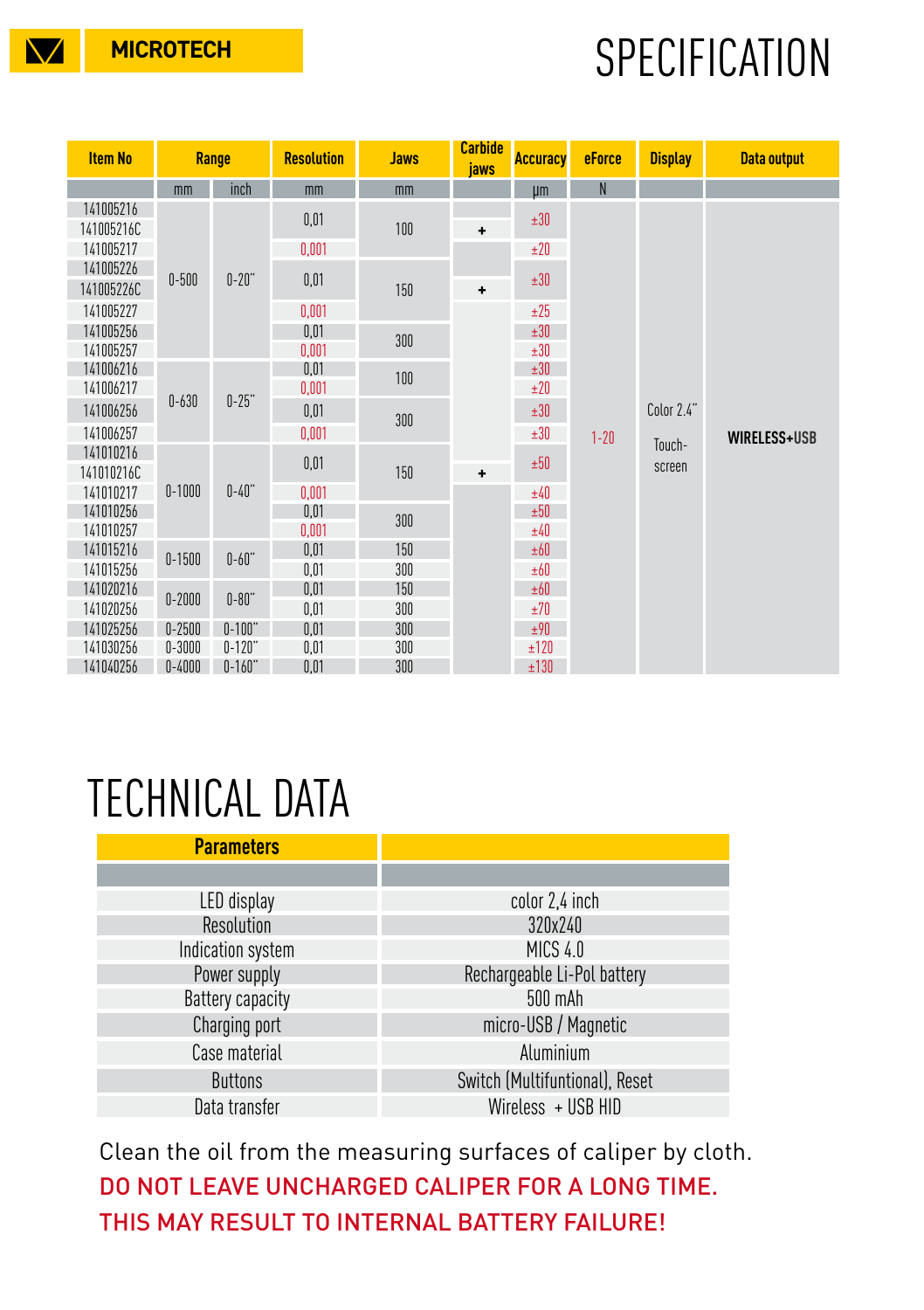

## MAIN INFO



#### **MULTIFUNCTIONAL BUTTON**

**SWITCH ON DEVICE** - button push (1 sec) **SWITCH OFF DEVICE** - button push (3 sec)/ auto switch of **DATA TRANSFER** - programming throw menu **EXIT MENU** - exit from menu



FOR ORIGIN ZERO SET - PUT JAWS TO ZERO POSITION - PUSH **0** button dusring 2 sec.

## FORCE



SELECTED FORCE 1-20N

 $-9.88$ 

2.023

LINE COLOR - FORCE STATUS Modes:

**Indication mode** indication with color upon reaching a given Force

**Automatic mode** gives possibility saving to memory or transfer to app actual value upon reaching a given Force (1-20N).

PUSH



P

tı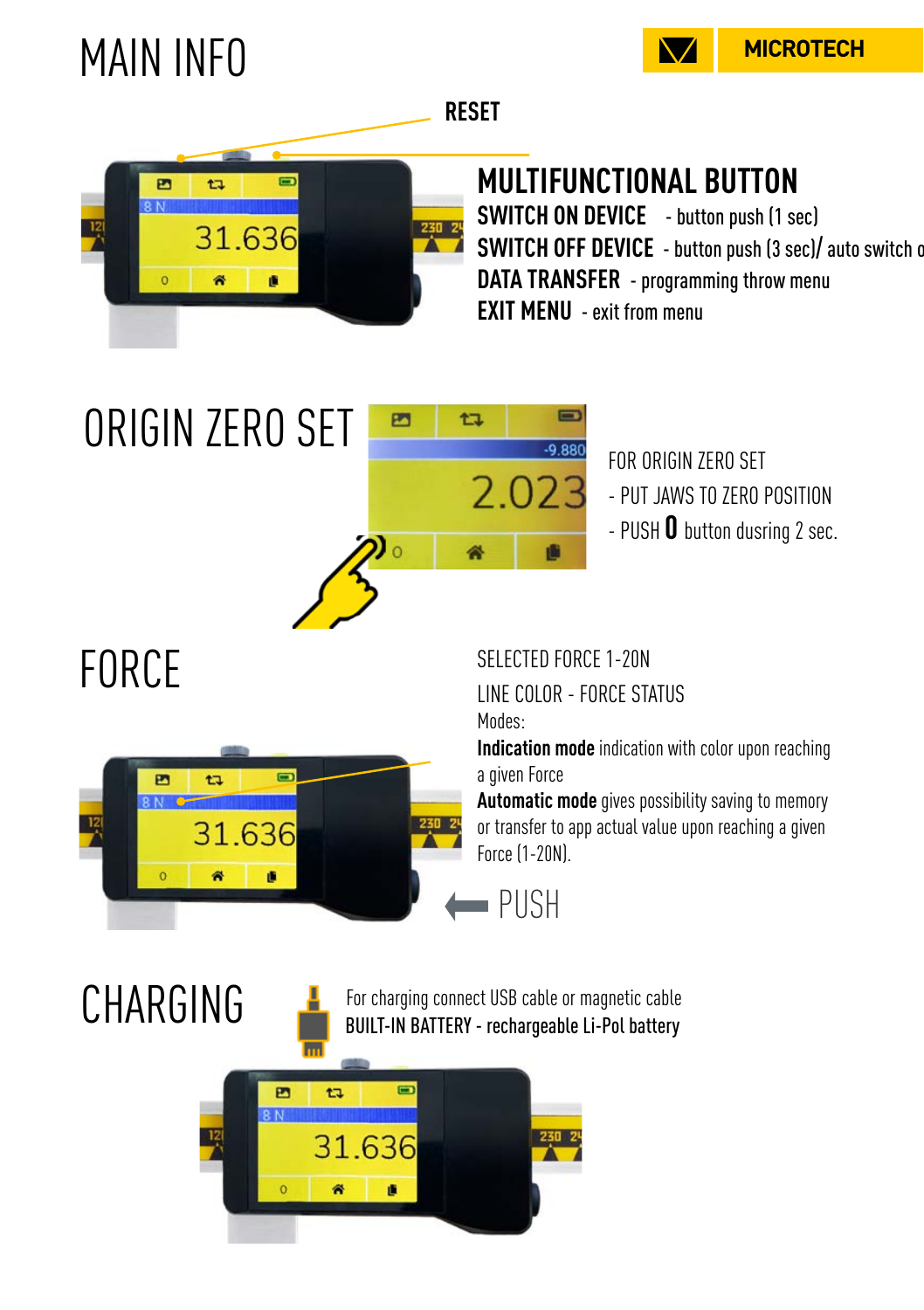

## **MICROTECH MENU MENU NAVIGATION**

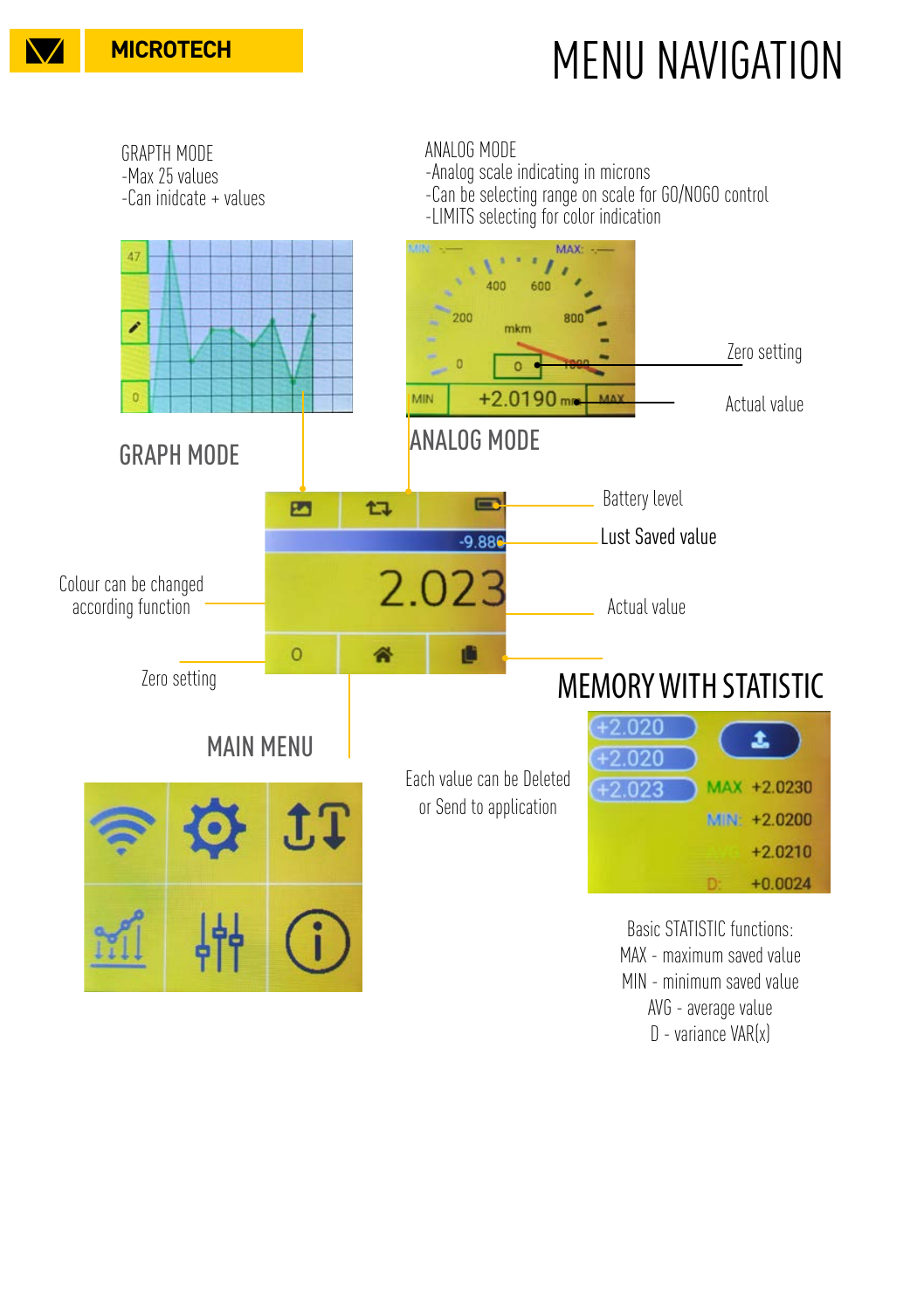**MICROTECH**



Select timer period Saving data to memory or Wireless by Timer



×.

 $+000$  second

Brightness level

- Sleep OFF (15 s low brightness off, sleep off)
- Sleep 15s (15 s low brightness on, sleep off)
- Sleep ON (15 s low brightness on, sleep on)

Selecting Force value from 1 to 20 N **Indication mode** indication with color upon reaching a given Force

**Automatic mode** gives possibility saving to memory or transfer to app actual value upon reaching a given Force (1-20N).



**MIN** - indicating MIN measured value

MAX, MIN or LIMITS indicating by color on main screen LIMITS can be indicating in ANALOG MODE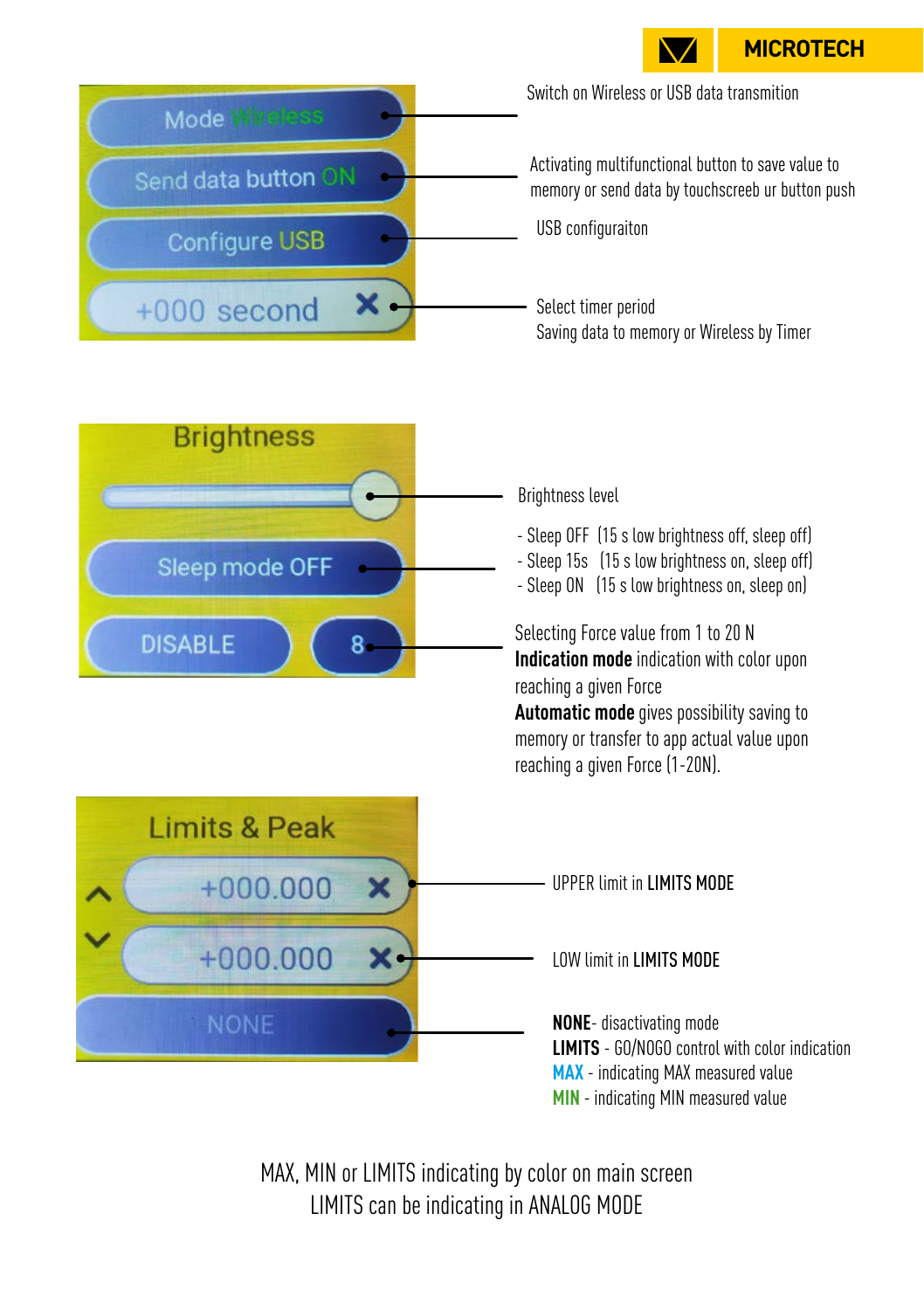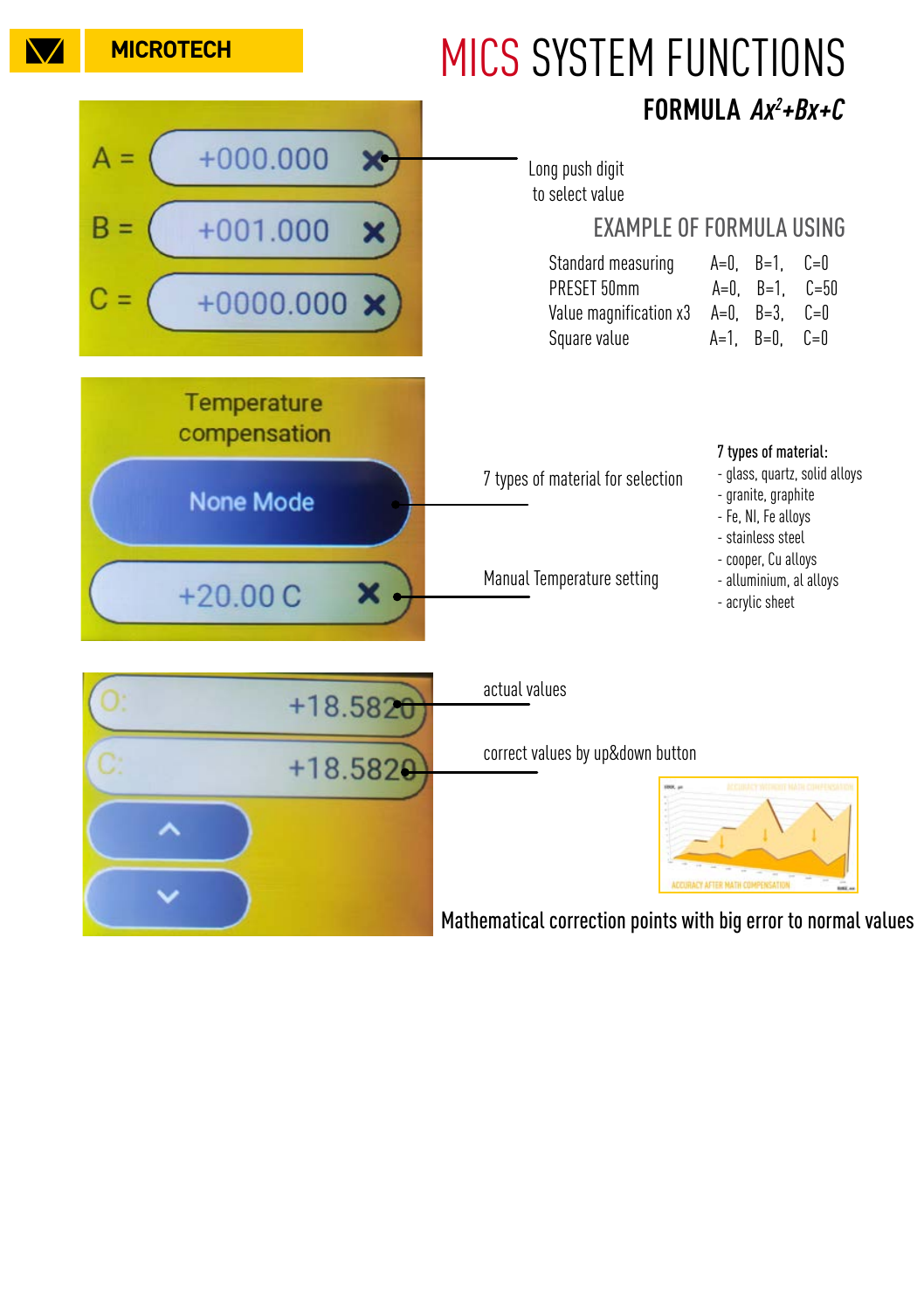